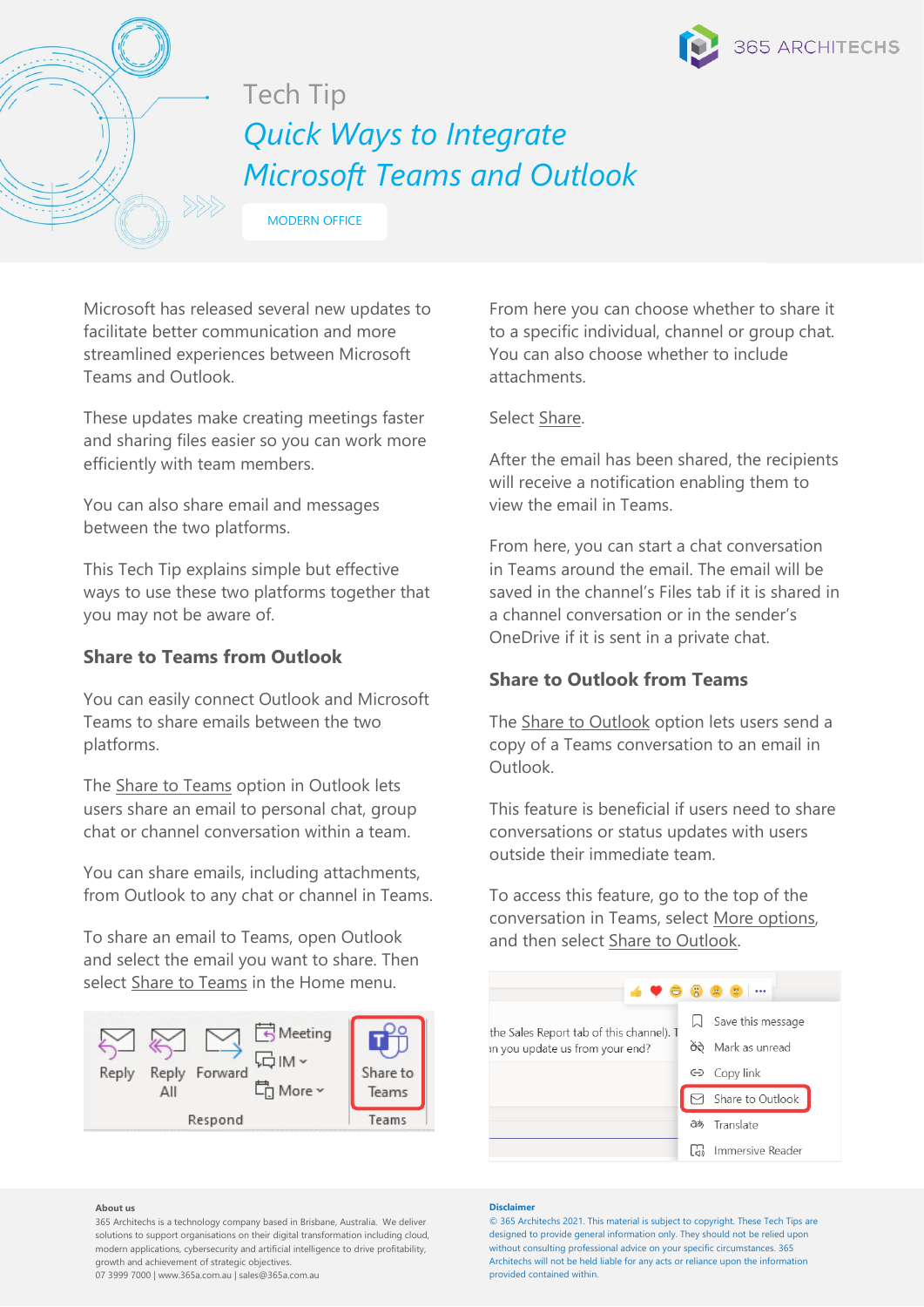Type the email address of the person you would like to share the conversation with and select send.

The recipient will receive the conversation in an Outlook email and can then respond by selecting Go to Teams**.** 



## **Missed Activity Emails**

Users automatically get actionable missed activity emails which help them to catch up on missed conversations in Teams.

The missed activity emails show the latest replies from a conversation, including messages that were sent after the missed message.

You can select Reply to respond directly from within Outlook. Otherwise, you can select Go to conversation to open Teams.



#### **Drag and Drop to Teams from Outlook**

To quickly share an email from Outlook to Teams, you can simply drag and drop it.

To start, select the message you'd like to share, then drag it to a new composure box in Teams. This will create a copy of the message and the file will be saved to Teams.

You can also drag and drop files directly from Outlook into a Teams channel conversation.

This feature means you no longer need to save each email attachment to your files and then upload it to Teams.

## **Start a Teams Meeting from Outlook**

Microsoft Teams includes the Outlook add-in, which gives you several options to create new meetings directly from Outlook.

It also lets people view, accept, or join meetings in either app.

## **New Teams Meeting**

You can create a Microsoft Teams meeting from your Outlook account home tab.

Navigate to Home > New Items and select Teams Meeting. From here you can add the details of your meeting such as the title, required team members, date, time and notes.

Your meeting will automatically be added to your Outlook and Microsoft Teams calendar.

### **Meet Now**

You can create an impromptu meeting from Outlook using the Microsoft Teams add-in within Outlook.

To start an instant meeting, select the Meet Now button.

#### **About us**

365 Architechs is a technology company based in Brisbane, Australia. We deliver solutions to support organisations on their digital transformation including cloud, modern applications, cybersecurity and artificial intelligence to drive profitability, growth and achievement of strategic objectives.

07 3999 7000 | www.365a.com.au | sales@365a.com.au

#### **Disclaimer**

© 365 Architechs 2021. This material is subject to copyright. These Tech Tips are designed to provide general information only. They should not be relied upon without consulting professional advice on your specific circumstances. 365 Architechs will not be held liable for any acts or reliance upon the information provided contained within.